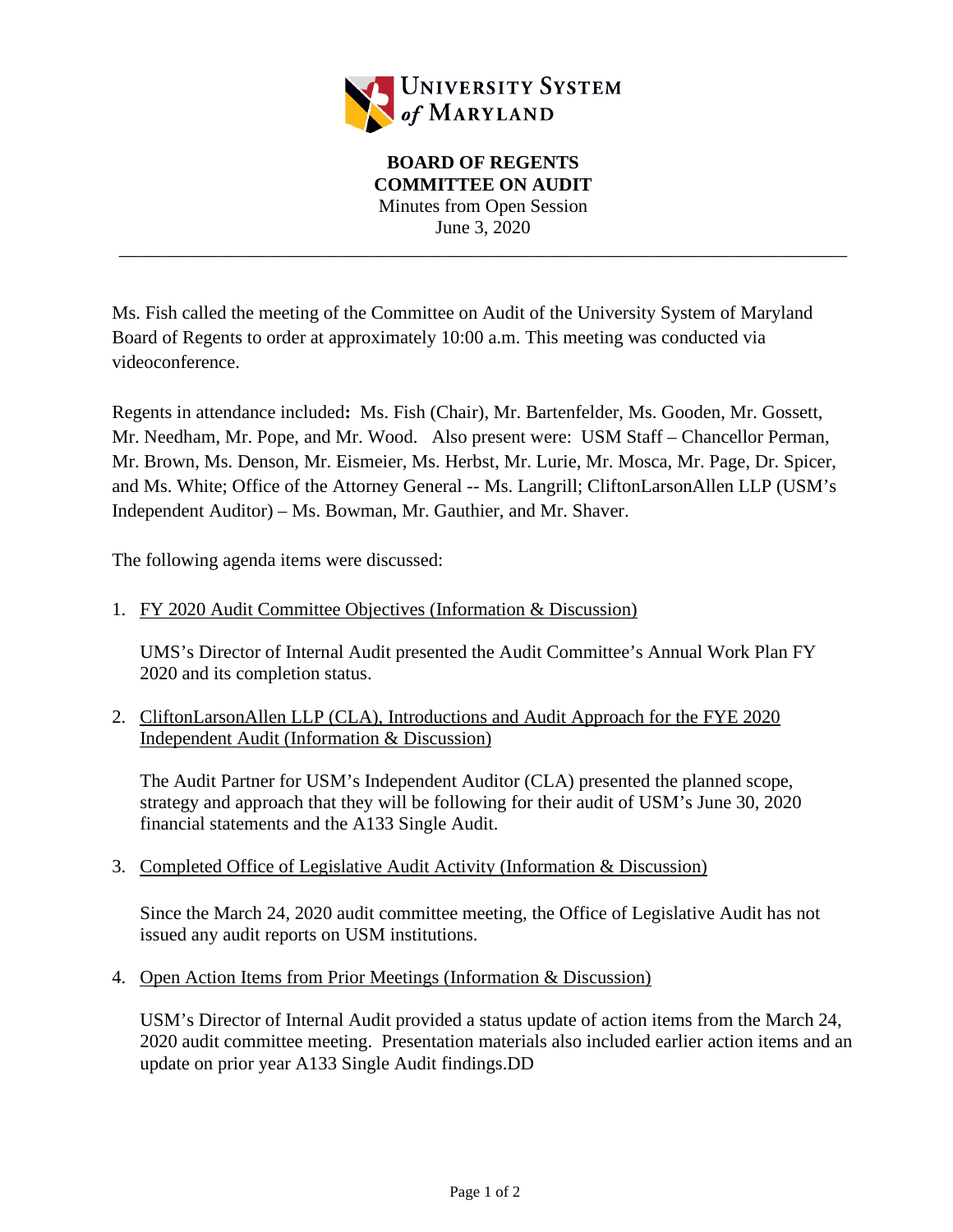## 5. Convene to Closed Session

Ms. Fish read aloud and referenced the Open Meetings Act Subtitle 5, §3-305(b) which permits public bodies to close their meetings to the public in special circumstances. [Moved by Mr. Pope, seconded by Mr. Needham; unanimously approved.]

The closed session commenced at approximately 11:05 a.m.